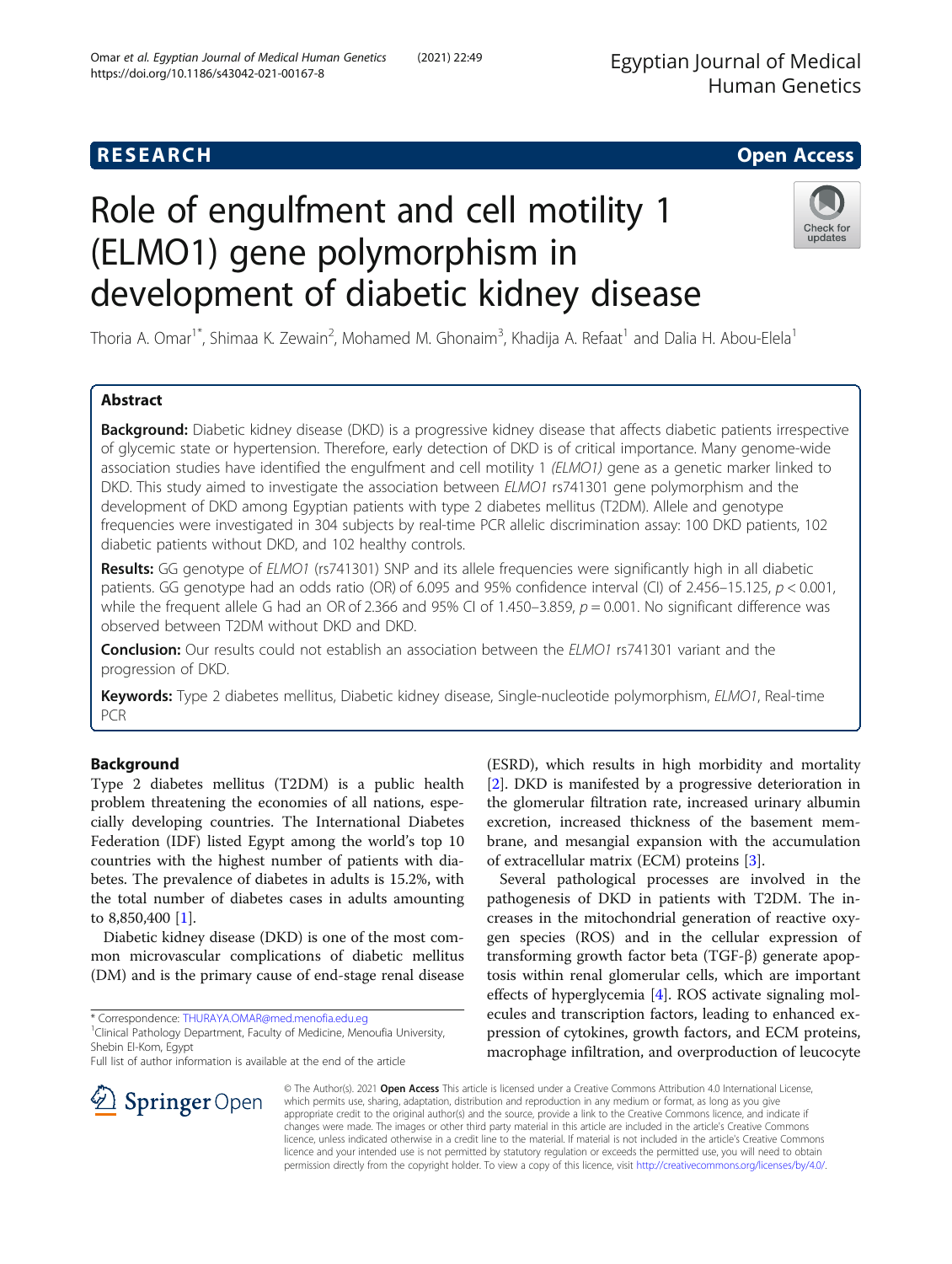adhesion molecules in the kidneys, which contribute to cellular hypertrophy and increased collagen synthesis [[5\]](#page-8-0).

Therefore, it is urgent to create new, efficient, and safe therapeutic approaches against DKD based on understanding the molecular mechanisms of the disease [\[6](#page-8-0)].

Various genetic variants and environmental factors are involved in the etiology of DKD. However, the exact mechanism regarding the pathophysiology of DKD remains unclear [[7\]](#page-8-0). Clinical and epidemiological studies have shown that there is a family history of DKD in various ethnic groups, suggesting that genetic factors play a key role in developing the disease  $[8, 9]$  $[8, 9]$  $[8, 9]$  $[8, 9]$ .

The engulfment and cell motility 1 (ELMO1) gene is a protein made up of 720 amino acids, located on chromosome 7p14.2-14.1, and encodes a member of the engulfment and cell motility protein family. ELMO1 interacts with the dedicator of cytokinesis proteins (Dock180) and functions as a guanine nucleotide exchange factor for the small GTPase Rac1, thus regulating cell migration and promoting phagocytosis [\[10](#page-8-0)]. ELMO1 has been proven to protect endothelial cells from apoptosis by stimulating the Rac1/PAK/AKT signaling cascade in vitro and in vivo [[11](#page-8-0)].

Genome-wide association studies (GWAS) suggest that polymorphism within human ELMO1 has a significant pathophysiological role in the development of albuminuria and the fibrotic tissue changes characteristic of DKD. Mutation in the *ELMO1* gene is associated with increases in renal expression of genes encoding transforming growth factor beta 1 (TGF-β1), endothelin 1, and NAD(P)H oxidase, which is implicated in fibrogenesis and epithelial-mesenchymal transition [[12](#page-8-0)].

Several genetics studies were conducted on different ethnic populations to demonstrate the association between ELMO1 gene variant and DKD. Japanese [\[13\]](#page-8-0), American, Indian [\[14](#page-8-0)], European American [\[15\]](#page-8-0), and Chinese [\[16](#page-8-0)] studies found that variants in the ELMO1 gene are related to kidney diseases in T2DM, whereas other studies failed to find any correlation between ELMO1 and development of DKD among other ethnic populations [[17](#page-8-0), [18](#page-8-0)].

In Egypt, the incidence of T2DM and its renal complications have increased, with no conclusive data on the role of ELMO1 in DKD pathogenesis among T2DM patients. Thus, this study aims to demonstrate the association between genetic polymorphism of the rs741301 ELMO1 gene variant and the development of DKD in Egyptian patients with T2DM.

### Methods

A case-control study was carried outin clinical pathology departement faculty of medicine , menoufia university during the period from March 2019 to May 2020. The

patients were selected from the Outpatient Endocrinology Clinic, Internal Medicine Department.

The patients were classified according to the diagnostic criteria of the American Diabetes Association (ADA) for DM and DKD  $[19]$  $[19]$  as follows: Group 1 included 100 DKD patients with early morning spot albumin to creatinine ratio (ACR) of >30 mg/g creatinine, Group 2 included 102 diabetic patients without DKD and ACR of <30 mg/g creatinine, and Group 3 included 102 healthy individuals as age- and gender-matched controls to detect wild genotypes in Egyptian population. All volunteers had no kidney disease or any acute or chronic illness. Exclusion criteria were as follows: patients with type 1 DM, recent urinary tract infection, albuminuria with unknown cause, uncontrolled hypertension, congestive heart failure, and other endocrine disease and pregnant patients. All groups were subjected to the following examinations and testing.

#### Complete clinical examination

Weight, height, waist circumference, hip circumferenceand blood pressure were measured, body mass index (BMI) was calculated as the weight in kilograms divided by the square of the height in meters  $(kg/m^2)$ , and waistto-hip ratio (WHR) was calculated.

#### Sampling

Four milliliters of the venous blood was collected after 12-hour fasting and divided as follows: in Tube A, 2 ml of blood was left to clot and serum was separated by centrifugation at  $1000 \times g$  for 10 min for immediate assay of lipid profile, fasting blood sugar (FBS), and serum creatinine; in Tube B, 2 ml of whole blood was collected on ethylenediaminetetraacetic acid (EDTA) tube and then divided into two aliquots, both kept at −20°C, one used for the determination of **ELMO1** (rs741301) genotypes and the other for the determination of glycated hemoglobin (HbA1c). After 2 hour of eating, a blood sample was obtained to measure 2-hour postprandial blood glucose (2-hPPG).

#### Urine specimen collection

Random urine samples were collected in sterile containers to estimate urine creatinine and albumin and calculate ACR [[20](#page-8-0)].

#### Laboratory tests

FBS, 2-hPPG, serum, urine creatinine, and lipid profile [total cholesterol (TC), triglycerides (TG), lowdensity lipoprotein cholesterol (LDL-C), and highdensity lipoprotein cholesterol (HDL-C)] were measured by autoanalyzer AU680 (Beckman Coulter, USA). LDL-C concentration was calculated according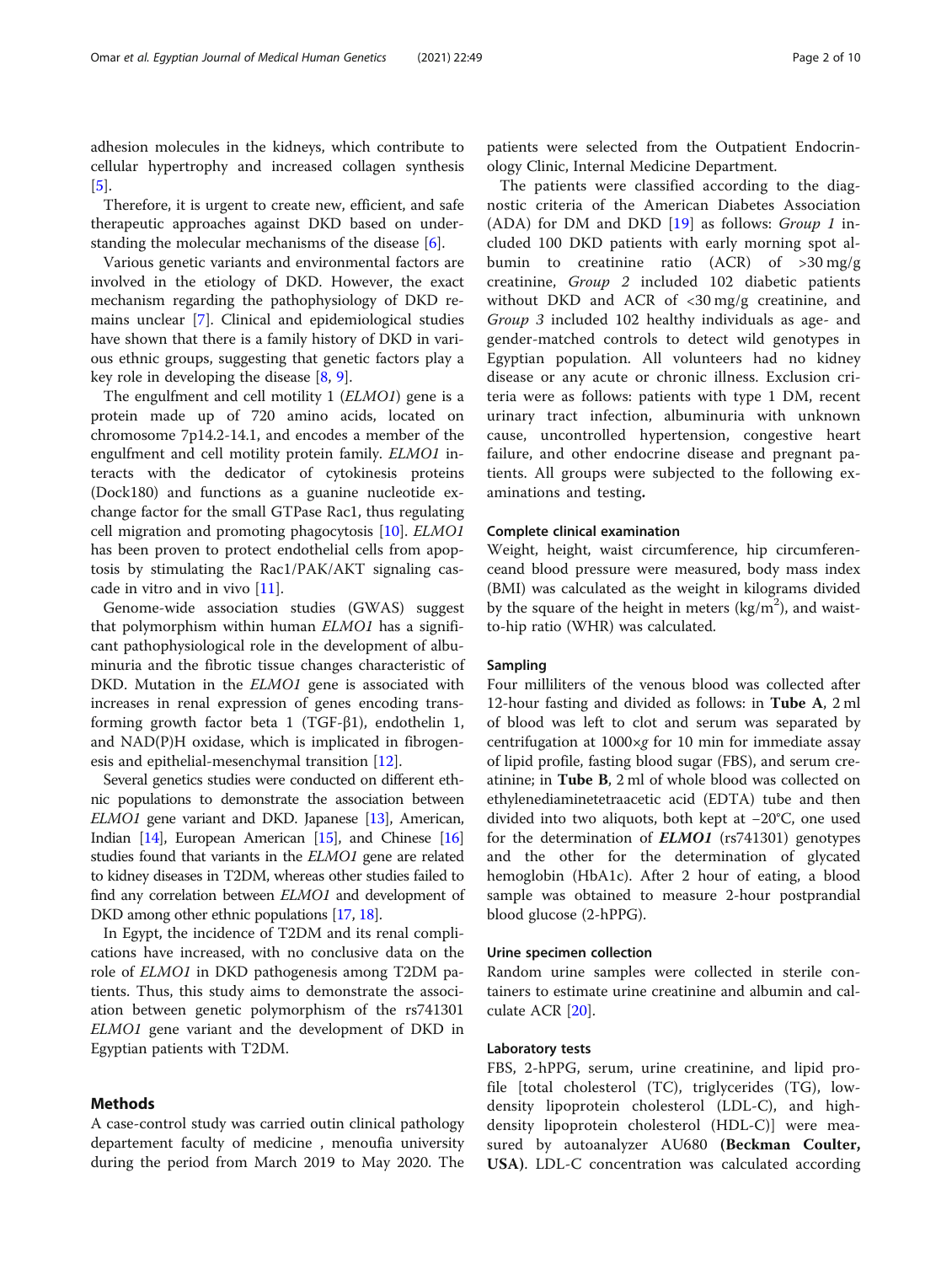to the Friedewald formula. Quantitative colorimetric measurement of glycated hemoglobin (HbA1c) was calculated as a percentage of total hemoglobin using kits supplied by BIOTEC (London W1G9QR, UK). Morning clear midstream urine samples (10–20 ml) were collected to obtain the albumin/creatinine ratio. Samples were centrifuged at 3000 rpm for 10 min. Creatinine was measured by AU680. Albumin levels were measured using an immunoturbidimetric method by the HEALES microalbumin test kit (Shenzhen Huisong Technology Development, China). Urinary ACR (milligram/gram (mg/g)) was calculated. eGFR was estimated according to the Chronic Kidney Disease Epidemiology Collaboration (CKD-EPI) equation [[21\]](#page-8-0). The atherogenic index of plasma (AIP) was calculated as a logarithmic transformation of the ratio of TG to HDL-C [[22](#page-8-0)].

# Determination of ELMO1 (rs741301) genotypes by realtime PCR

Using a Thermo Scientific DNA isolation kit (Thermo Scientific GeneJET Whole Blood Genomic DNA Purification), we extracted genomic DNA. The DNA quantities were examined with a spectrophotometer (Implen NanoPhotometer™ N60 UV/VIS spectrophotometer, Germany). The extracted DNA was stored in aliquots at −80°C until performing the PCR.

The  $ELMOL$  single-nucleotide polymorphism (SNP) (rs741301) was genotyped using a real-time PCR system (Rotor-Gene, Applied Biosystems, Foster City, USA): the sense primer, 5′-GCAGTTCCCATGGTGG TTATCATTA-3′; the antisense primer, 5′-TGAACT CTTCAAGCTCAATAGCAATAGATT-3′, using fluorescent-labeled probes [VIC/VAM] AGCAATAG ATTTTATGAGGTGGTGG[A/G] TTCCAGAGGT TATGTTATCACTAAT and TaqMan Master Mix (Applied Biosystems, Foster City, CA). The total volume reaction of 20 μl was reached by mixing 1.25 μl of the probe, 10 μl of Master Mix, and  $0.75$  μl of DNAase-free water. For every sample, 8 μl of DNA template and 8 μl of nuclease-free water for the negative control were added. The PCR conditions were as follows: initial denaturation was done at 95°C for 15 min, followed by 50 cycles of denaturation at 94°C for 1 min, primer annealing at 60°C for 1 min, then primer extension at 74°C for 2 min, and the final extension step at 72°C for 1 min. The allele distribution and amplification plots of rs741301 were demonstrated in Fig. 1a and b.

#### Statistical analysis

All statistical calculations were conducted using SPSS version 23 (SPSS Inc., Released 2015. IBM SPSS Statistics for Windows, Version 23.0, Armonk, NY: IBM Corp.). Data were expressed as mean (x), standard deviation (SD), number (No.), and percentage (%). ANOVA

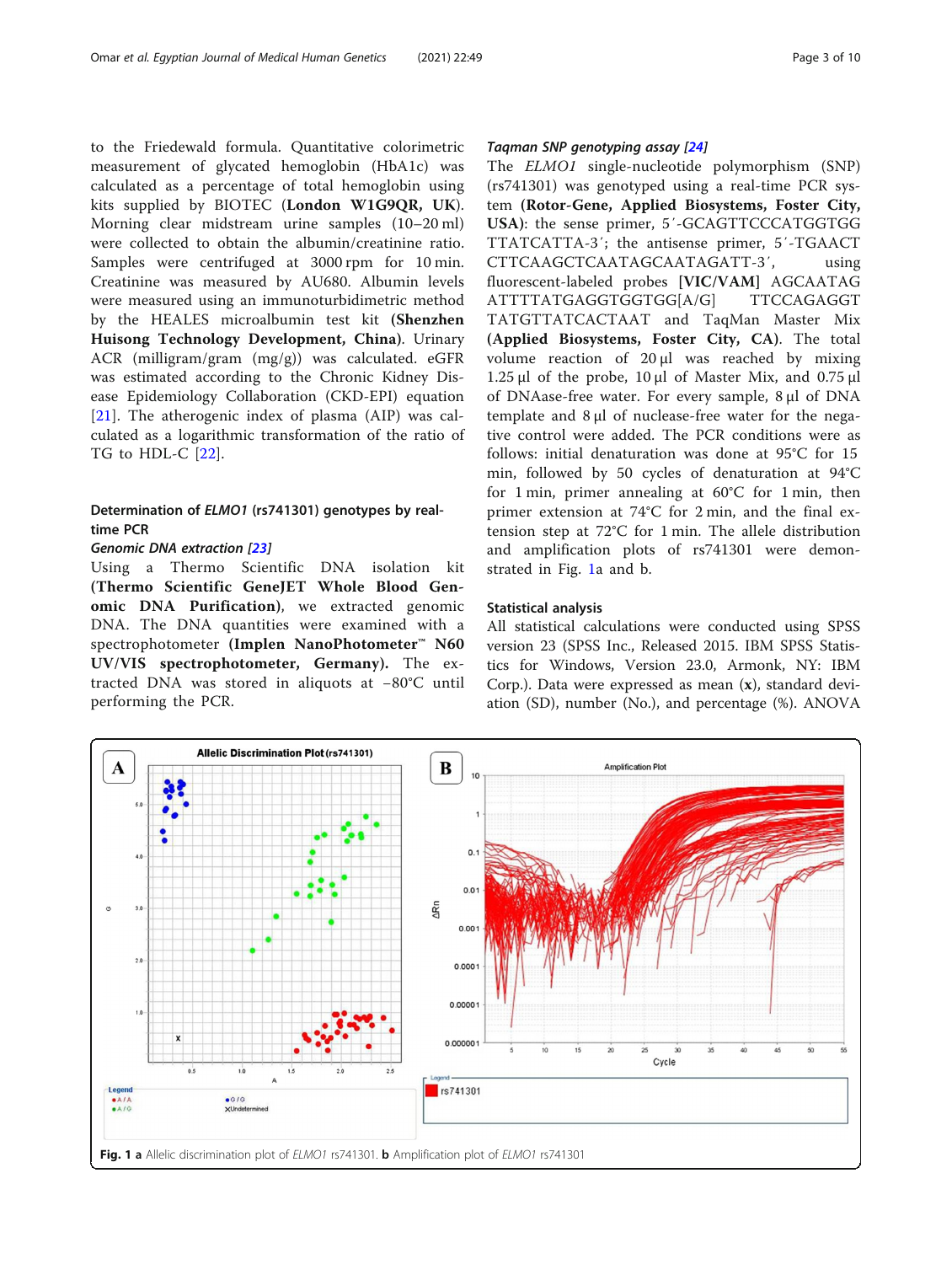test was used for normally distributed data with Tukey's post hoc test, whereas the Kruskal–Wallis test was used to compare quantitative variables that were not normally distributed with Tamhane's post hoc test. Chi-square test  $(\chi^2)$  was used to study the association between qualitative variables with the Z test to compare column proportions. If any of the expected cells were less than five, Fisher's exact test was used. A two-sided  $p$  value of  $\lt$ 0.05 was considered statistically significant. Univariate and multivariate logistic regressions models were used to identify whether BMI, WHR, waist circumference, FBS, HbA1c, cholesterol, TG, LDL, HDL, alleles, and genotypes of ELMO1 (rs741301) gene were potential independent predictors of DKD between cases and controls or between cases with DKD and cases without DKD.

#### Results

Clinical data of the studied groups (Table 1) showed that BMI, waist circumference, WHR, SBP, and DBP were statistically significantly high in patients ( $p < 0.001$ ). Patients with DKD had a longer disease duration than T2DM patients without DKD ( $p < 0.001$ ). Laboratory results (Table [2](#page-4-0)) showed that FBG, 2-hPPG, and HbA1c were significantly high in patients ( $p < 0.001$ ), with no difference between groups 1 and 2 regarding FBG and 2 hPPG  $(p = 0.062$  and 0.249, resp.). Serum creatinine, ACR, eGFR, and lipid profile, except HDL-C, were significantly high in patients. AIP was significantly high in diabetic patients, with a significant difference between group 1 and group 2 ( $p = 0.008$ ).

The ELMO1 rs741301 polymorphism analysis was shown in three models (Tables [3](#page-5-0) and [4](#page-5-0)). The three

Table 1 Demographic and clinical data of the studied groups

| <b>Variables</b>         | Group 1<br>$(n=100)$   | Group 2<br>$(n=102)$            | Group 3<br>$(n=102)$ | p value | Post hoc test |
|--------------------------|------------------------|---------------------------------|----------------------|---------|---------------|
| Age (years)              |                        |                                 |                      |         |               |
| Mean ±SD                 | $48.78 \pm 5.00$       | $47.88 \pm 4.56$<br>47.14± 6.38 |                      | 0.097   |               |
| Median (IQR)             | 48 (46-51)             | 46.5 (46-51)                    | 46.5 (43-54)         |         |               |
| Gender                   |                        |                                 |                      |         |               |
| Male                     | 64 (64.0%)             | 76 (74.5%)                      | 66 (64.7%)           | 0.201   |               |
| Female                   | 36 (36.0%)             | 26 (25.5%)                      | 36 (35.3%)           |         |               |
| <b>Current smoking</b>   |                        |                                 |                      |         |               |
| No                       | 84 (84.0%)             | 88 (86.3%)                      | 102 (100.0%)         | 0.015   |               |
| Yes                      | 16 (16.0%)             | 7 (13.7%)                       | $0(0.0\%)$           |         |               |
| Duration (years)         |                        |                                 |                      |         |               |
| Mean ±SD                 | $7.98 \pm 1.65$        | $4.84 \pm 1.24$                 |                      | < 0.001 |               |
| Median (IQR)             | $8(7-9)$               | $5.0(4-6)$                      |                      |         |               |
| BMI ( $\text{kg/m}^2$ )  |                        |                                 |                      |         | P1 0.204      |
| Mean ±SD                 | $35.32 \pm 2.8$        | $34.64 \pm 2.54$                | $23.75 \pm 0.90$     | < 0.001 | P2 < 0.001    |
| Median (IQR)             | 35.07(33.3-36.96)      | 35.12 (33.03-36.41)             | 23.8 (23.18-24.51)   |         | P3 <0.001     |
| Waist circumference (cm) |                        |                                 |                      |         | P1 0.058      |
| Mean $\pm$ SD            | $105.62 \pm 5.70$      | $103.94 \pm 4.33$               | $75.78 \pm 2.77$     | < 0.001 | P2 < 0.001    |
| Median (IQR)             | 107(104-109)           | 104 (101-106)                   | 76 (74-78)           |         | P3 <0.001     |
| Waist/hip ratio          |                        |                                 |                      |         | P1 0.873      |
| Mean $\pm$ SD            | $0.87 \pm 0.04$        | $0.88 \pm 0.04$                 | $0.78 \pm 0.01$      | < 0.001 | P2 < 0.001    |
| Median (IQR)             | $0.88$ $(0.86 - 0.90)$ | $0.89(0.84 - 0.90)$             | $0.78(0.77 - 0.79)$  |         | P3 <0.001     |
| SBP (mmHq)               |                        |                                 |                      |         | P1 < 0.001    |
| Mean ±SD                 | $129.96 \pm 7.16$      | $121.72 \pm 6.16$               | $111.96 \pm 8.62$    | < 0.001 | P2 < 0.001    |
| Median (IQR)             | 130 (130-135)          | 120 (120-125)                   | 110 (100-120)        |         | P3 <0.001     |
| DBP (mmHg)               |                        |                                 |                      |         | P1 < 0.001    |
| Mean $\pm$ SD            | $85.74 \pm 5.97$       | $80.00 \pm 4.89$                | $74.50 \pm 5.31$     | < 0.001 | P2 < 0.001    |
| Median (IQR)             | 85 (80-90)             | 80 (80.0-82)                    | 70 (70-80)           |         | P3 <0.001     |

Group 1 DKD patients, Group 2 diabetic patients without DKD, Group 3 healthy controls, BMI body mass index, SBP systolic blood pressure, DBP diastolic blood pressure, P1 group 1 vs group 2, P2 group 1 vs group 3, P3 group 2 vs group 3. Statistically significant at  $p \le 0.05$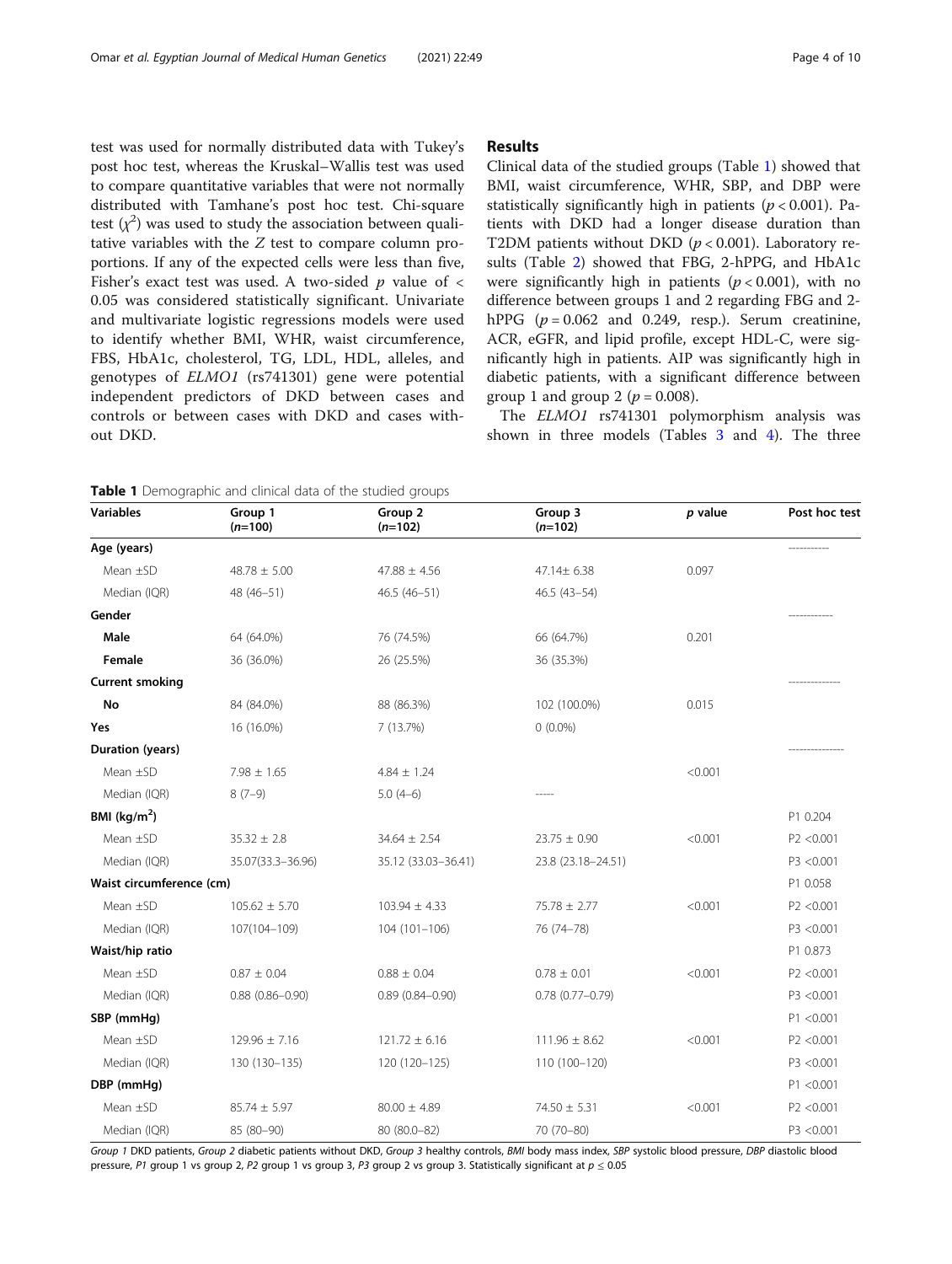| <b>Variables</b>                   | Group1<br>$(n=100)$            | Group <sub>2</sub><br>$(n=102)$ | Group 3<br>$(n=102)$               | P value of Kruskal-Wallis test | Post hoc test           |
|------------------------------------|--------------------------------|---------------------------------|------------------------------------|--------------------------------|-------------------------|
| FBS (mg/dl)                        |                                |                                 |                                    |                                | P1 0.062                |
| Mean $\pm$ SD                      | $169.72 \pm 34.19$             | $158.62 \pm 33.76$              | $85.45 \pm 7.38$                   | < 0.001                        | P2 <0.001               |
| Median (IQR)                       | 177(138-188)                   | 156.5 (128-180)                 | 87 (80-90)                         |                                | P3 <0.001               |
| 2-hPPG (mg/dl)                     |                                |                                 |                                    |                                | P1 0.249                |
| Mean ±SD                           | $273.38 \pm 52.26$             | $262.16 \pm 40.43$              | $125.49 \pm 12.32$                 | < 0.001                        | P2 <0.001               |
| Median (IQR)                       | 266 (228-311)                  | 258 (245-288)                   | 123(120-129)                       |                                | P3 <0.001               |
| HbA1c %                            |                                |                                 |                                    |                                | P1 < 0.001              |
| Mean $\pm$ SD                      | $8.30 \pm 0.83$                | $7.44 \pm 0.85$                 | $4.83 \pm 0.25$                    | < 0.001                        | P2 <0.001               |
| Median (IQR)                       | $8.2(7.6-8.8)$                 | $7.3(6.9 - 7.9)$                | $4.8(4.6-5.0)$                     |                                | P3 <0.001               |
| Creatinine (mg/dl)                 |                                |                                 |                                    |                                | P1 < 0.001              |
| Mean ±SD                           | $1.41 \pm 0.23$                | $1.00 \pm 0.11$                 | $0.86 \pm 0.11$                    | < 0.001                        | P2 <0.001               |
| Median (IQR)                       | $1.4(1.3-1.5)$                 | $1.0(0.9 - 1.1)$                | $0.90(0.80 - 1.0)$                 |                                | P3 <0.001               |
| eGFR (mL/min/1.73 m <sup>2</sup> ) |                                |                                 |                                    |                                | P1 < 0.001              |
| Mean ±SD                           | $54.81 \pm 12.80$              | 84.37 ± 10.80                   | $99.52 \pm 10.41$                  | $< 0.001$ †                    | P2 <0.001               |
| Median (IQR)                       | 54.65(46.55-62.84)             | 81.78 (76.68-89.86)             | 97.76 (93.16-106.46)               |                                | P3 <0.001               |
| Total cholesterol (mg/dl)          |                                |                                 |                                    |                                | P1 0.552                |
| Mean ±SD<br>Median (IQR)           | 247.40 ± 23.78<br>250(225-269) | 243.72 ± 19.80<br>239(231-262)  | $162.13 \pm 14.89$<br>161(154-176) | < 0.001                        | P2 <0.001<br>P3 < 0.001 |
| Triglyceride (mg/dl)               |                                |                                 |                                    |                                | P1 0.994                |
| Mean $\pm$ SD                      | $181.08 \pm 20.86$             | $181.86 \pm 28.22$              | $127.84 \pm 11.20$                 | < 0.001                        | P2 < 0.001              |
| Median (IQR)                       | 183 (168-196)                  | 185 (174-198)                   | 128(122-135)                       |                                | P3 <0.001               |
| HDL-C (mg/dl)                      |                                |                                 |                                    |                                | P1 0.145                |
| Mean $\pm$ SD                      | $35.22 \pm 4.77$               | $36.37 \pm 3.42$                | $49.41 \pm 5.45$                   |                                | P2 <0.001               |
| Median (IQR)                       | $35(32 - 39)$                  | 38 (34-39)                      | $49(45 - 54)$                      | < 0.001                        | P3 <0.001               |
| $LDL-C$ (mg/dl)                    |                                |                                 |                                    |                                | P1 0.044                |
| Mean ±SD                           | $177.94 \pm 22.12$             | $170.25 \pm 18.47$              | $86.49 \pm 10.60$                  | < 0.001                        | P2 <0.001               |
| Median (IQR)                       | 182(155-195.8)                 | 168 (155-168)                   | 87 (79-98)                         |                                | P3 <0.001               |
| <b>AIP</b>                         |                                |                                 |                                    |                                | P1 0.008                |
| Mean $\pm$ SD                      | $0.37 \pm 0.09$                | $0.34 \pm 0.05$                 | $0.05 \pm 0.06$                    | < 0.001                        | P2 < 0.001              |
| Median (IQR)                       | $0.36(0.32 - 0.42)$            | $0.34(0.31 - 0.38)$             | $0.05(0.0 - 0.10)$                 |                                | P3 <0.001               |
| ACR (mg/g creatinine)              |                                |                                 |                                    |                                | P1 < 0.001              |
| Mean ±SD                           | $132.14 \pm 82.21$             | $18.09 \pm 5.72$                | $15.21 \pm 5.65$                   | < 0.001                        | P2 <0.001               |
| Median (IQR)                       | 98 (85-150)                    | 18 (14-22)                      | $15(11-19)$                        |                                | P3 0.001                |

### <span id="page-4-0"></span>Table 2 Laboratory results of the studied groups

Group 1 DKD patients, Group 2 diabetic patients without DKD, Group 3 healthy controls, FBS fasting blood sugar, 2-hPPG 2-hour post prandial blood sugar, HbA1c hemoglobin A1C, eGFR estimated glomerular filtration rate, LDL-C low-density lipoprotein cholesterol, HDL-C high-density lipoprotein cholesterol, AIP atherogenic index of plasma, ACR albumin/creatinine ratio, P1 group 1 vs group 2, P2 group 1 vs group 3, P3 group 2 vs group 3, † for ANOVA test, IQ interquartile range. Statistically significant at  $p \leq 0.05$ 

models showed statistically significant differences among the three studied groups ( $p = 0.001$ ,  $p = 0.001$ , and  $p <$ 0.001, resp.). The control group had significantly higher proportions of the AA genotypes than those in groups 1 and 2 in both the dominant and codominant models and had significantly higher AA+AG genotypes in the recessive model than the other two groups; meanwhile, no significant difference was observed between groups 1 and 2 in any of the gene models.

Regarding A and G allele frequencies, group 3 had a significantly higher proportion of A allele and a significantly lower proportion of G allele than the other two groups. However, no significant difference was observed between group 1 and group 2 regarding the A and G alleles (Table [3](#page-5-0)).

Comparing patient groups to controls, GG genotype of ELMO1 rs741301 was significantly higher ( $p < 0.001$ ) in DKD patients and diabetic patients without DKD than in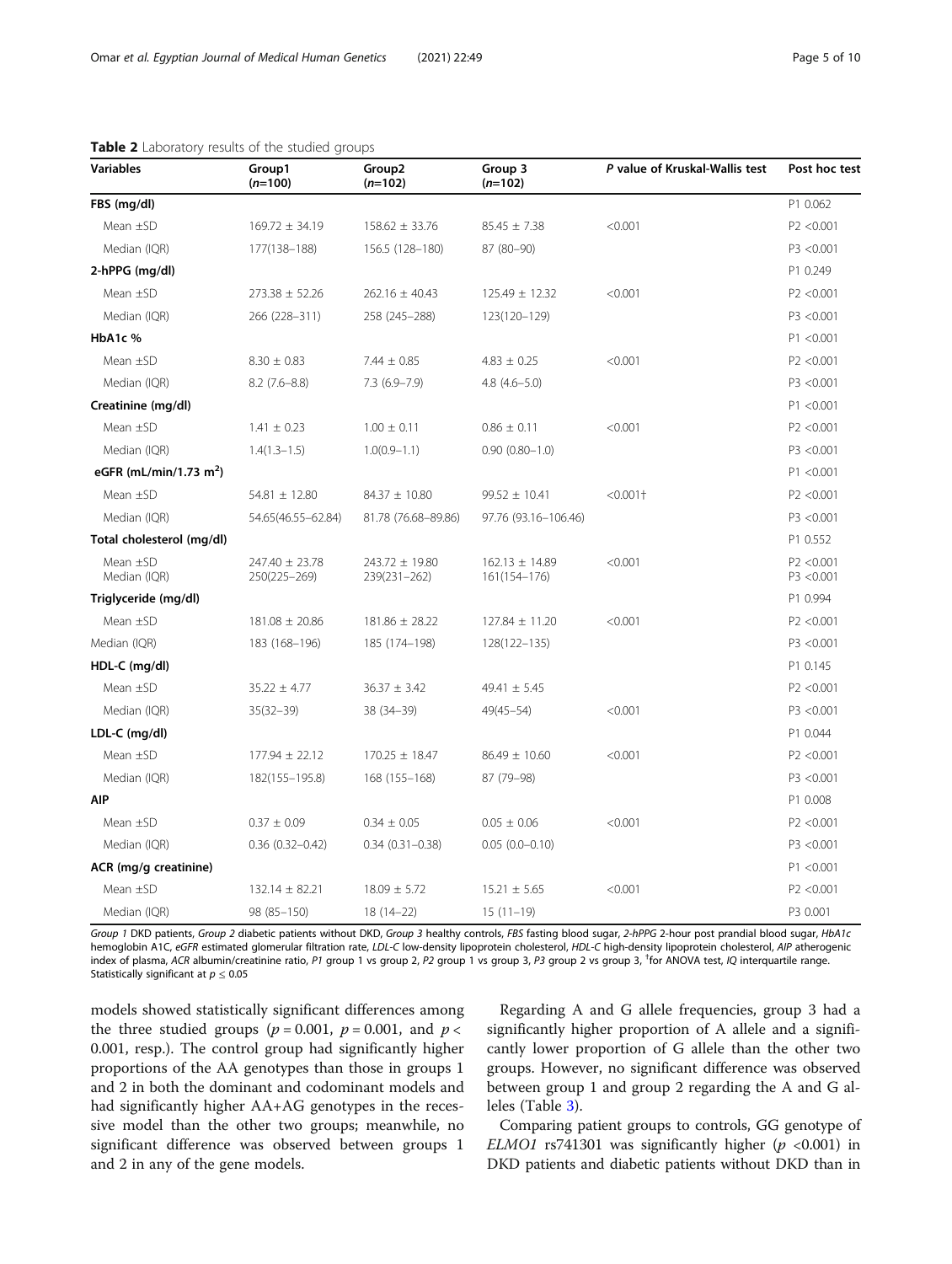| Genotypes             | Group $1(n=100)$<br>No. (%) | Group $2(n=102)$<br>No. (%) | Group $3(n=102)$<br>No. (%) | P value |  |
|-----------------------|-----------------------------|-----------------------------|-----------------------------|---------|--|
| Co-dominance model    |                             |                             |                             | 0.001   |  |
| ΑА                    | 38 (38.0)                   | 46 (45.1)                   | 64 (62.7) $*$               |         |  |
| AG                    | 36 (36.0)                   | 34 (33.3)                   | 32 (31.4)                   |         |  |
| GG                    | 26(26.0)                    | 22(21.6)                    | 6(5.9)                      |         |  |
| <b>Dominant model</b> |                             |                             |                             | 0.001   |  |
| АΑ                    | 38 (38.0)                   | 46 (45.1)                   | 64 (62.7) $*$               |         |  |
| AG/GG                 | 62(62.0)                    | 56 (54.9)                   | 38 (37.3)                   |         |  |
| Recessive model       |                             |                             |                             | < 0.001 |  |
| AA/AG                 | 74 (74.0)                   | 80 (78.4)                   | 96 (94.1) *                 |         |  |
| GG                    | 26(26.0)                    | 22(21.6)                    | 6(5.9)                      |         |  |
| A allele              | 112 (56.0)                  | 126(61.7)                   | 160 $(78.4)$ *              | < 0.001 |  |
| <b>G Allele</b>       | 88 (44.0)                   | 78 (38.2)                   | 44 (21.6) $*$               |         |  |

<span id="page-5-0"></span>Table 3 ELMO1 rs741301 allele and genotype distribution in studied groups

Group 1 DKD patients, Group 2 diabetic patients without DKD, Group 3 healthy controls. \*Significantly different than its corresponding category in the other groups. Statistically significant at  $p < 0.05$ 

controls in both the codominant and recessive models. Moreover, the dominant model AG+GG was significantly higher in patients ( $p = 0.001$ ) than in controls.

risk factor significantly associated with diabetic nephropathy (Table [5\)](#page-6-0).

Regarding A and G allele frequencies, a significant difference was detected between patient groups and controls  $(p < 0.001)$ . Patients had a significantly higher proportion of G allele and a significantly lower proportion of A allele than the controls (Table 4).

In the univariate logistic regression between patients and controls, the GG genotype  $(OR = 6.095, 95\% \text{ CI})$ 2.456–15.125,  $p < 0.001$ ) was found to be an independent risk factor for diabetic nephropathy. In the multivariate regression model, triglyceride was the only independent

Table 4 ELMO1 rs741301 allele and genotypes distribution in patients and controls

| Genotypes          | Groups 1 and 2 $(n=202)$<br>No. (%) | Group3 $(n=102)$<br>No. (%) | P value |  |
|--------------------|-------------------------------------|-----------------------------|---------|--|
| Co-dominance model |                                     |                             | < 0.001 |  |
| АΑ                 | 84 (41.6)                           | 64 (62.7) $*$               |         |  |
| ΑG                 | 70 (34.7)                           | 32 (31.4)                   |         |  |
| GG                 | 48 (23.8) *                         | 6(5.9)                      |         |  |
| Dominant model     |                                     |                             |         |  |
| АΑ                 | 84 (41.6)                           | 64 (62.7)                   |         |  |
| AG/GG              | 118 (58.4)                          | 38 (37.3)                   |         |  |
| Recessive model    |                                     |                             |         |  |
| AA/AG              | 154 (76.2)                          | 96 (94.1)                   |         |  |
| GG                 | 48 (23.8)                           | 6(5.9)                      |         |  |
| A allele           | 238 (58.9)                          | 160 (78.4)                  | < 0.001 |  |
| <b>G</b> Allele    | 166 (41.1)                          | 44 (21.6)                   |         |  |

Groups 1 and 2 DKD patients and diabetic patients without DKD, Group 3 healthy controls. \*Significantly different than its corresponding category in the other groups Statistically significant at  $p \leq 0.05$ 

In the univariate logistic regression between DKD and non-DKD, HbA1c (OR = 3.252, 95% CI 2.18–4.837, p <sup>&</sup>lt; 0.001) and HDL-C (OR = 0.850, 95% CI 0.788–0.916,  $p < 0.001$ ) were considered independent factors in both groups (Table [6\)](#page-6-0).

## Discussion

DKD is a severe common complication of DM. Almost 20–40% of patients with T2DM will develop DKD, and many will progress further to ESRD [\[25](#page-8-0)]. The pathogenesis of DKD is not fully understood until now. During the last few years, the genetic basis of DKD has been proven by GWAS and other replication studies [\[26](#page-8-0)]. Upregulation of ELMO1 gene expression is associated with a high blood glucose level. A mechanism that may enhance the production of ECM genes and downregulation of metalloproteinase gene and cell adhesion, which may lead to the progression of T2DM to DKD, was found. ELMO1 was suggested to initiate RAC1 integration with Dock180, leading to the upregulation of the ECM genes [[27\]](#page-8-0).

In this research, we investigated the rs741301 polymorphism in intron 18 of ELMO1 as a candidate gene for susceptibility to DKD in Egyptian T2DM patients.

The anthropometric measures were statistically significantly high in diabetic patients. Chandra et al. [\[28\]](#page-8-0) also, observed no significant difference in BMI and WHR between DKD and non-DKD. Disease duration was significantly longer in group 1 than group 2, in agreement with the findings of Wu et al. and Bayoumy et al. [[16](#page-8-0), [29\]](#page-8-0), who found a significant relationship between disease duration and DKD. Long duration of diabetes had a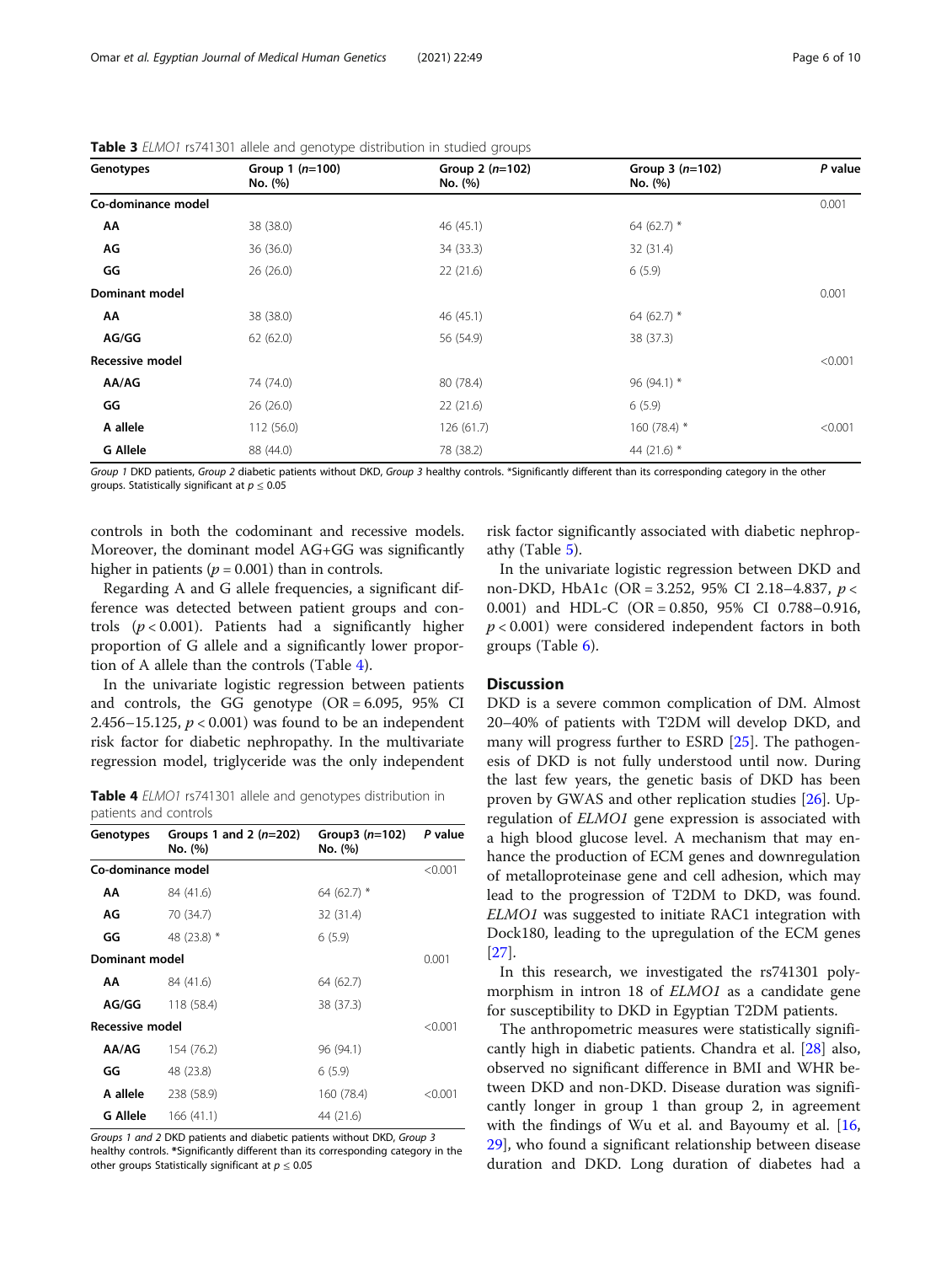| <b>Variables</b>         | <b>Univariate</b> |            |           |        | <b>Multivariate</b> |           |            |           |        |       |
|--------------------------|-------------------|------------|-----------|--------|---------------------|-----------|------------|-----------|--------|-------|
|                          | <b>OR</b>         | P<br>value | <b>OR</b> | 95% CI |                     | <b>OR</b> | P<br>value | <b>OR</b> | 95% CI |       |
|                          |                   |            |           | Lower  | Upper               |           |            |           | Lower  | Upper |
| BMI $(kg/m2)$            | 8.836             | 0.990      | $---$     | ----   | ---                 | -----     |            | -----     | -----  | ----- |
| Waist/hip ratio          | 1573.291          | 0.982      | $---$     | ----   | $---$               | -----     |            | -----     | -----  | ----- |
| Waist circumference (cm) | 2.449             | 0.992      | $---$     | ----   | $---$               | -----     | -----      | ----      |        |       |
| FBS (mg/dl)              | 2.909             | 0.979      | $---$     | ----   | ---                 | -----     | -----      | -----     | -----  | ----- |
| HbA1c %                  | 42.688            | 0.986      | $---$     | ----   | $---$               | -----     | -----      | -----     | -----  | ----- |
| Cholesterol (mg/dl)      | 1.373             | 0.989      | $---$     | ----   | $---$               | -----     | -----      | -----     | -----  | ----- |
| Triglyceride(mg/dl)      | 0.122             | < 0.001    | 1.130     | 1.087  | 1.175               | 0.118     | < 0.001    | 1.126     | 1.095  | 1.157 |
| LDL-C (mg/dl)            | 0.859             | 0.992      | $---$     |        | ---                 |           |            |           |        | ----- |
| HDL-C (mg/dl)            | $-16.401$         | 0.980      | $---$     |        | ---                 | -----     | -----      |           |        |       |
| Genotype*                |                   | < 0.001    |           |        |                     |           | 0.065      |           |        |       |
| AG                       | 0.511             | 0.059      | 1.667     | 0.981  | 2.831               | 0.159     | 0.758      | 1.172     | 0.427  | 3.21  |
| GG                       | 1.808             | < 0.001    | 6.095     | 2.456  | 15.125              | 1.855     | 0.021      | 6.394     | 1.326  | 30.83 |
| A allele                 | $-1.607$          | < 0.001    | 0.201     | 0.083  | 4.86                | -----     | -----      | ----      | -----  | ----- |
| G allele                 | 0.861             | 0.001      | 2.366     | 1.450  | 3.859               |           |            |           |        |       |

<span id="page-6-0"></span>Table 5 Univariate and multivariate logistic regression among patients and controls

BMI body mass index, FBS fasting blood sugar, HbA1c hemoglobin A1C, LDL-C low-density lipoprotein cholesterol, HDL-C high-density lipoprotein cholesterol, OR odds ratio, CI confidence interval. \*AA genotype was the reference. The univariate analysis was performed after that the genotype was adjusted for the TG

significant effect on kidney functions and electrolytes levels and is considered a risk factor for DKD. The relationship between DKD and duration of diabetes is explained by the fact that prolonged exposure to hyperglycemia causes damage to the glomerulus, tubule-

Table 6 Univariate logistic regression among DKD and diabetes without DKD

| <b>Univariate</b> |         |       |        |       |  |  |
|-------------------|---------|-------|--------|-------|--|--|
| OR                | P       | ΟR    | 95% CI |       |  |  |
|                   |         |       | Lower  | Upper |  |  |
| 0.095             | 0.074   | 1.100 | 0.991  | 1.222 |  |  |
| 7.163             | 0.085   |       | ---    | ---   |  |  |
| 0.174             | 0.001   | 1.190 | 1.105  | 1.282 |  |  |
| 0.010             | 0.024   | 1.010 | 1.001  | 1.019 |  |  |
| 1.179             | < 0.001 | 3.252 | 2.186  | 4.837 |  |  |
| 0.008             | 0.233   | 1.008 | 0.995  | 1.021 |  |  |
| $-0.001$          | 0.822   | 0.999 | 0.988  | 1.010 |  |  |
| 0.458             | 0.010   | 1.018 | 1.004  | 1.032 |  |  |
| $-0.163$          | < 0.001 | 0.850 | 0.788  | 0.916 |  |  |
|                   | 0.568   |       |        |       |  |  |
| 0.248             | 0.444   | 1.282 | 0.679  | 2.421 |  |  |
| 0.358             | 0.324   | 1.431 | 0.702  | 2.916 |  |  |
| 0.245             | 0.460   | 1.278 | 0.667  | 2.447 |  |  |
| 0.293             | 0.307   | 1.340 | 0.764  | 2.350 |  |  |
|                   |         | value |        |       |  |  |

BMI body mass index, FBS fasting blood sugar, HbA1c hemoglobin A1C, LDL-C low-density lipoprotein cholesterol, HDL-C high-density lipoprotein cholesterol, OR odds ratio, CI confidence interval

interstitium, and vasculature either directly or through hemodynamic changes [[30\]](#page-8-0).

Compared to the control group, the patient groups had higher blood pressure, serum creatinine, and ACR and lower eGFR. This result is in line with that of Bayoumy et al. [[29\]](#page-8-0), who found a significant difference in these variables between patients and controls. Patient groups have high FBG and 2-hPPG  $(p < 0.001)$ , while HbA1c was significantly elevated in group 1 ( $p < 0.001$ ). These findings agreed with those of Mehrabzadeh et al. and Hou et al. [[30,](#page-8-0) [31\]](#page-8-0), who observed that DKD had higher levels of HbA1c than T2DM without DKD. HbA1c is a good indicator of glycemic state. Impaired glycemic control in DM plays a crucial role in rapid progression to DKD that is caused by variable hemodynamic, metabolic, or endothelial dysfunctions.

Dyslipidemia was considered a risk factor in the progression of DKD. Impaired lipoprotein lipase (LPL) activity triggers diabetic dyslipidemia; thus, during diabetes, dyslipidemia increases macrophage infiltration and excessive ECM formation in glomeruli, leading to the development of DKD [[32](#page-8-0)]. Lipid profile was significantly higher in diabetic groups with no significant difference between group 1 and group 2; these results were confirmed by Wu et al. and Wang et al. [[16,](#page-8-0) [33](#page-9-0)]. However, AIP was significantly high in DKD patients. Li et al. [[34\]](#page-9-0) observed an association between AIP and microvascular complications in T2DM patients and suggested that patients with elevated AIP are at higher risk for microalbuminuria; thus, AIP may be an early predictor of DKD.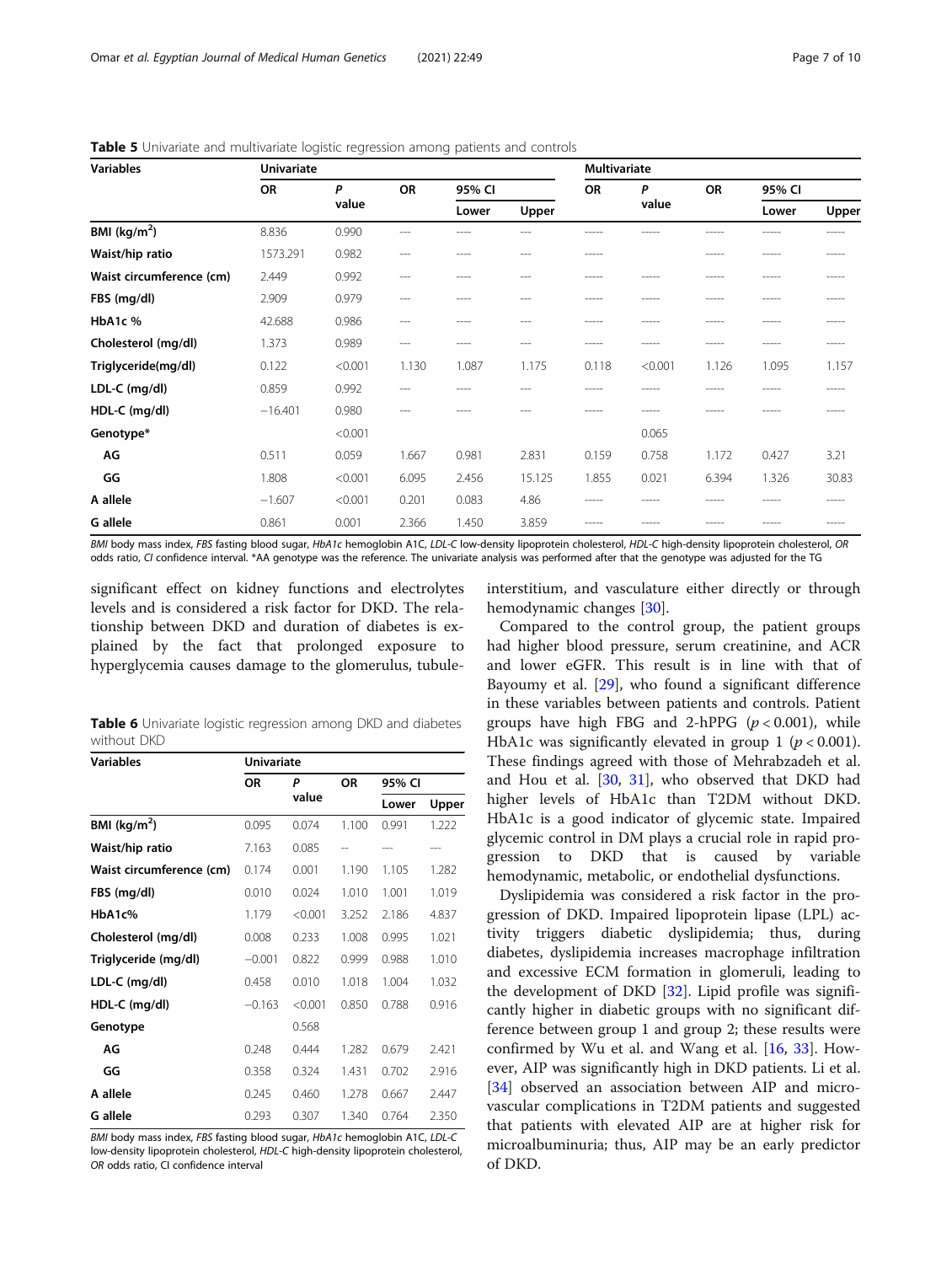Different mechanisms could explain the initiation and progression of DKD by the ELMO1 gene as follows. ELMO1 increases ROS, leading to the destruction of renal tissues [[35](#page-9-0)]. Another mechanism is that the genes responsible for fibrosis, such as TGF-β1, are stimulated by ELMO1, while antifibrotic genes, such as matrix metalloproteinase genes, are inhibited. This mechanism results in deteriorating glomerulosclerosis due to an increase in the thickness of the glomerular basement membrane [\[35](#page-9-0), [36\]](#page-9-0). Moreover, cyclooxygenase 2 interacts with the ELMO1 gene to initiate and sustain glomerular damage, leading to glomerulosclerosis [\[13](#page-8-0)]. Despite all these pathways that demonstrate the role of the ELMO1 gene in the progress of DKD, the main pathophysiology remains poorly understood.

In this study, ELMO1 rs741301 A>G for susceptibility to DKD in Egyptian individuals was screened. GG genotype and G allele were significantly elevated in diabetic patients. In contrast, AA genotype and A allele were significantly higher in controls with no statistically significant differences between group 1 and group 2 regarding either genotype (GG and AG) or allele (A and G) frequency. These outcomes agreed with the results obtained by Kim et al. and Yahya et al.  $[17, 18]$  $[17, 18]$  $[17, 18]$  $[17, 18]$ , who indicated that *ELMO1* rs741301 A>G was not the leading cause in the development of DKD in patients with T2DM. Furthermore, Yadav et al. [\[37](#page-9-0)] revealed that the incidence of the GG genotype and G allele was higher in diabetics patients than in healthy controls. Furthermore, the difference in the GG genotype and G allele occurrence was not significant in the patient groups. Bodhini et al. [[38](#page-9-0)] found that the frequency of the G allele of ELMO1 rs741301 variant was relatively higher in the DM patients than in DKD patients, indicating that the A allele is the nonrisk allele and the G allele is the risk allele. These findings were not in line with those of Bayoumy et al. [\[29\]](#page-8-0), who observed that ELMO1 rs741301 A>G was a candidate variant in genetic predisposition to DKD. GG genotype was substantially correlated with DKD (OR = 2.7, 95% CI 1.4–5.3,  $p = 0.016$ ). The high-risk allele G had the following values: OR = 1.9, 95% CI 1.5–2.9,  $p < 0.001$ , suggesting that *ELMO1* could be a valuable target for new drugs to aid in the prevention and treatment of DKD. Hou et al. and Mohammed et al. [[31](#page-8-0), [39](#page-9-0)] confirmed that homozygous mutant GG genotype and G allele of rs741301 were significant risk predictors of predisposition to DKD in T2DM patients.

Mehrabzadeh et al. [\[30](#page-8-0)] clarified that the G allele of the ELMO1 variant rs741301 was strongly associated with DKD in patients compared to healthy controls (G allele: OR = 1.7, 95% CI 1.17-2.63,  $p = 0.005$ ; GG genotypes: OR = 2.5, 95% CI 1.2–5.4,  $p = 0.01$ ).

However, Wu et al. [[16\]](#page-8-0) indicated that genetic associations at ELMO1 were observed in some independent and ethnically different groups of patients with DKD as they discovered that the A allele, not the G allele, was associated with a strong predisposing risk factor for DKD in the Chinese population  $(OR = 3.27, 95\%$  CI 1.10–9.72,  $p = 0.03$ ).

In this study, multivariate logistic regression for progression of DKD revealed that the long duration of hyperglycemia, elevated serum creatinine, total blood cholesterol, and HbA1c carry the risk for DKD and its multifactorial etiology. This result was in agreement with that of Yadav et al. [[37](#page-9-0)], who reported that serum creatinine, cholesterol, glycated hemoglobin, blood pressure, and period of diabetes were related to DKD.

#### Conclusion

Increase expression of the ELMO1 gene facilitates phagocytosis, with an overproduction of extracellular protein, and decreases cell adhesion, contributing to the enhancement and progression of T2DM glomerulosclerosis. However, our results could not establish an association between ELMO1 rs741301 polymorphism and the development of DKD in Egyptian patients with T2DM.

The conflicts between the results could be due to the complexity of DKD pathogenesis, genetic factors, environmental factors, and small sample size. Further research, including larger sample size and more ELMO1 gene SNPs, is warranted to achieve more conclusive results about the distribution of the ELMO1 gene in Egyptian patients with T2DM.

#### Abbreviations

2-hPPG: 2-hour post prandial blood sugar; ACR: Albumin creatinine ratio; AIP: Atherogenic index of plasma; DKD: Diabetic kidney disease; ECM: Extracellular matrix; eGFR: Estimated glomerular filtration rate; ELMO1: Engulfment and cell motility 1; ESRD: End-stage renal disease; FBS: Fasting blood sugar; HbA1c: Hemoglobin A1C; HDL-C: High-density lipoprotein cholesterol; LDL-C: Low-density lipoprotein cholesterol; SNP: Single nucleotide polymorphism; T2DM: Type2 diabetes mellitus

#### Acknowledgements

None

#### Authors' contributions

TO: Selected the idea of the study and designed the protocol of the work, and wrote the Abstract and Discussion sections of the manuscript. SZ: Collected the samples from the Endocrine Unit of Internal Medicine Department and helped in writing the Introduction section of the manuscript. MG: Edited the manuscript. KR: Wrote the practical part of the study (real-time PCR). DE: Wrote the Statistical analysis section of the Results' section and wrote the Methodology section of the manuscript.The authors have read and approved the final manuscript.

#### Funding

This study was self-funded from the authors and supported by the Faculty of Medicine Menoufia University facilities.

#### Availability of data and materials

The data that support the findings of this study are available upon request from the corresponding author.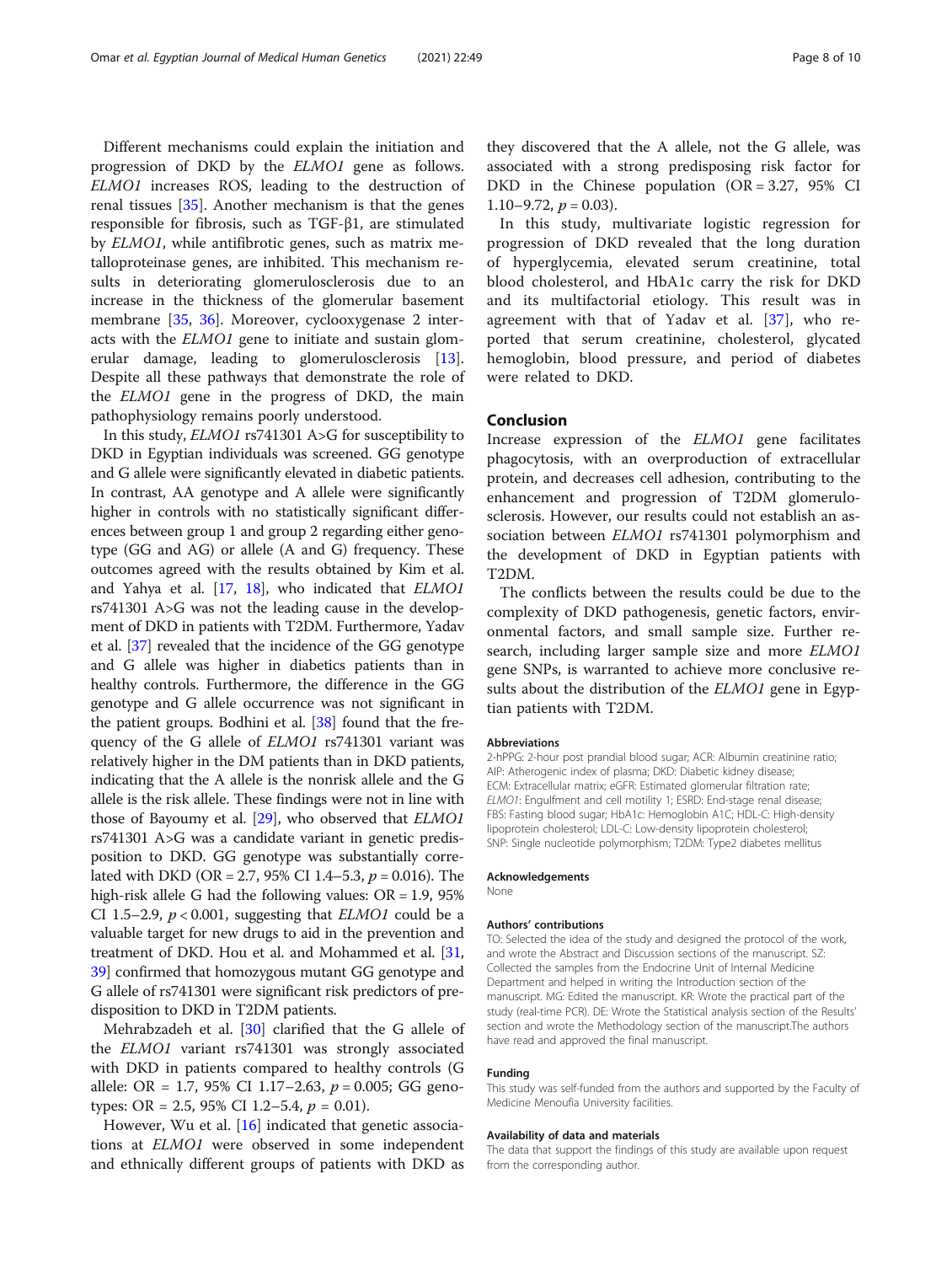### <span id="page-8-0"></span>Declarations

#### Ethics approval and consent to participate

This research was approved by the Research Ethics Committee at Menoufia Faculty of Medicine according to the 1964 Helsinki Declaration, and informed written consent was taken from every participant in the study. The committee's reference number is not available for now.

#### Consent for publication

Consent to publish from the patient has been taken.

# Competing interests

The authors declare that they have no competing interests.

#### Author details

<sup>1</sup>Clinical Pathology Department, Faculty of Medicine, Menoufia University, Shebin El-Kom, Egypt. <sup>2</sup>Internal Medicine Department, Faculty of Medicine, Menoufia University, Shebin El-Kom, Egypt. <sup>3</sup>Faculty of Medicine, Menoufia University, Shebin El-Kom, Egypt.

#### Received: 29 December 2020 Accepted: 8 April 2021 Published online: 22 May 2021

#### References

- 1. International Diabetes Federation "IFD", 2019. IDF Diabetes Atlas, 9th edition. Brussels, Belgium. <http://www.diabetesatles.org>.
- 2. Wei L, Xiao Y, Li L, Xiong X, Han Y, Zhu X, Sun L The susceptibility genes in diabetic nephropathy. Kidney Dis 2018; 4:226-237. [https://doi.org/10.1159/](https://doi.org/10.1159/000492633) [000492633](https://doi.org/10.1159/000492633), 4.
- 3. Vallon V, Komers R. Pathophysiology of the diabetic kidney. Compr Physiol 2011;1(3):1175-1232. [https://doi.org/10.1002/cphy.c100049.](https://doi.org/10.1002/cphy.c100049)
- 4. Kanwar YS, Wada J, Sun L, Xie P, Wallner EI, Chen S, Chugh S, Danesh FR Diabetic nephropathy: mechanisms of renal disease progression. Exp Biol Med (Maywood) 2008;233(1):4-11. <https://doi.org/10.3181/0705-MR-134>.
- 5. Jha JC, Banal C, Chow BS, Cooper ME, Jandeleit-Dahm K. Diabetes and kidney disease: role of oxidative stress. Antioxid Redox Signal. 2016;25(12): 657-684. https://doi:<https://doi.org/10.1089/ars.2016.6664>.
- 6. Donate-Correa J, Luis-Rodríguez D, Martín-Núñez E, Tagua V G, Hernández-Carballo C, Ferri C, Rodríguez-Rodríguez A E, Mora-Fernández C, Navarro-González J F Inflammatory targets in diabetic nephropathy. J Clin Med 2020; 9(2):458. <https://doi.org/10.3390/jcm9020458>.
- 7. Mahwish U M, Ponnaluri K C, Heera B, Alavala S R, Devi KR, Raju S B, et al. Link between ACE I/D gene polymorphism and dyslipidemia in diabetic nephropathy: a case-control study from hyderabad. Indian J Nephrol 2020; 30(2):77-84. [https://doi.org/10.4103/ijn.IJN\\_244\\_18](https://doi.org/10.4103/ijn.IJN_244_18)
- 8. Gu HF. Genetic and epigenetic studies in diabetic kidney disease. Front Genet 2019; 10: 507. <https://doi.org/10.3389/fgene.2019.00507>.
- Ma J, Pei Y, Xue P, Wang Y, Bao X, Li Y. Association of the Polymorphisms in FOXO1 gene and diabetic nephropathy risk. Artif Cells Nanomed Biotechnol 2019; 47(1):1471-1475. [https://doi.org/10.1080/21691401.2019.1601103.](https://doi.org/10.1080/21691401.2019.1601103)
- 10. Hanson RL, Millis MP, Young NJ, Kobes S, Nelson RG, Knowler WC, DiStefano JK ELMO1 variants and susceptibility to diabetic nephropathy in American Indians. Mol Genet Metab 2010;101(4):383-390. [https://doi.org/10.1016/j.](https://doi.org/10.1016/j.ymgme.2010.08.014) [ymgme.2010.08.014.](https://doi.org/10.1016/j.ymgme.2010.08.014)
- 11. Sharma KR, Heckler K, Stoll S J, Hillebrands J, Kynast K, Herpel E, et al. ELMO1 protects renal structure and ultrafiltration in kidney development and under diabetic conditions. Sci Rep 2016; 6:37172. [https://doi.org/10.103](https://doi.org/10.1038/srep37172) [8/srep37172,](https://doi.org/10.1038/srep37172) 1.
- 12. Goli F, Karimi J, Khodadadi I, Tayebinia H, Kheiripour N, Hashemnia M, Rahimi R. Silymarin attenuates ELMO-1 and KIM-1 expression and oxidative stress in the kidney of rats with type 2 diabetes. Indian J Clin Biochem. 2019;34(2):172-179. [https://doi.org/10.1007/s12291-018-0735-0.](https://doi.org/10.1007/s12291-018-0735-0)
- 13. Shimazaki A, Kawamura Y, Kanazawa A, Sekine A, Saito S, Tsunoda T, Koya D, Babazono T, Tanaka Y, Matsuda M, Kawai K, Iiizumi T, Imanishi M, Shinosaki T, Yanagimoto T, Ikeda M, Omachi S, Kashiwagi A, Kaku K, Iwamoto Y, Kawamori R, Kikkawa R, Nakajima M, Nakamura Y, Maeda S Genetic variations in the gene encoding ELMO1 are associated with susceptibility to diabetic nephropathy. Diabetes. 2005; 54:1171-1178. [https://](https://doi.org/10.2337/diabetes.54.4.1171) [doi.org/10.2337/diabetes.54.4.1171,](https://doi.org/10.2337/diabetes.54.4.1171) 4
- 14. Hanson RL, Millis MP, Young NJ, Kobes S, Nelson RG, Knowler WC, DiStefano JK ELMO1 variants and susceptibility to diabetic nephropathy in American

Indians. Mol Genet Metab 2010; 101:383-390. [https://doi.org/10.1016/j.](https://doi.org/10.1016/j.ymgme.2010.08.014) [ymgme.2010.08.014,](https://doi.org/10.1016/j.ymgme.2010.08.014) 4.

- 15. Pezzolesi MG, Katavetin P, Kure M, Poznik D, Skupien J, Mychaleckyj JC, et al. Confirmation of genetic associations at ELMO1 in the GoKinD collection supports its role as a susceptibility gene in diabetic nephropathy. Diabetes. 2009; 58:2698-2702. [https://doi.org/10.2337/db09-0641.](https://doi.org/10.2337/db09-0641)
- 16. Wu HY, Wang Y, Chen M, Zhang X, Wang D, Pan Y, et al. Association of ELMO1 gene polymorphisms with diabetic nephropathy in Chinese population. J Endocrinol Invest. 2013;36(5): 298-302. [https://doi.org/10.3275/](https://doi.org/10.3275/8525) [8525](https://doi.org/10.3275/8525).
- 17. Kim S, Abboud HE, Pahl MV, et al. Examination of association with candidate genes for diabetic nephropathy in a Mexican American population. Clin J Am Soc Nephrol. 2010; 5:1072-1078. [https://doi.org/10.221](https://doi.org/10.2215/CJN.06550909) [5/CJN.06550909](https://doi.org/10.2215/CJN.06550909).
- 18. Yahya MJ, Ismail PB, Nordin NB, Md Akim A B, Yusuf WSB, Adam N L B, et al. Association of CCL2, CCR5, ELMO1, and IL8 polymorphism with diabetic nephropathy in malaysian type 2 diabetic patients. Int J Chronic Dis 2019; 2019:2053015. [https://doi.org/10.1155/2019/2053015,](https://doi.org/10.1155/2019/2053015) 2053013.
- 19. American Diabetes Association's Standards of Medical Care in Diabetes. Diabetes Care 2020; 43(1): S14–S31. <https://doi.org/10.2337/dc20-S002>.
- 20. Schneider MF, Muñoz A, Ku E, Warady BA, Furth SL, Schwartz GJ. Estimation of albumin-creatinine ratio from protein-creatinine ratio in urine of children and adolescents with CKD. Am J Kidney Dis. 2020 6: S0272-6386(20)30931-8. <https://doi.org/10.1053/j.ajkd.2020.07.015>.
- 21. KDIGO 2012 (2013) Clinical practice guideline for the evaluation and management of chronic kidney disease. Kidney Int Suppl 3(1):5–14 [https://](https://www.kidneyinternational.org) [www.kidneyinternational.org](https://www.kidneyinternational.org)
- 22. Zhu X, Yu L, Zhou H, Ma Q, Zhou X, Lei T, Hu J, Xu W, Yi N, Lei S Atherogenic index of plasma is a novel and better biomarker associated with obesity: a population-based cross-sectional study in China. Lipids Health Dis 2018;17(1):37. [https://doi.org/10.1186/s12944-018-0686-8.](https://doi.org/10.1186/s12944-018-0686-8)
- 23. Pavlov AR, Pavlova NV, Kozyavkin SA, Slesarev AI. Recent developments in the optimization of thermostable DNA polymerase for efficient application. Trends Biotechnol 2004; 22(5): 253-260. [https://doi.org/10.1016/j.tibtech.2](https://doi.org/10.1016/j.tibtech.2004.02.011) [004.02.011](https://doi.org/10.1016/j.tibtech.2004.02.011).
- 24. Bustin SA, Benes V, Garson JA, Hellemans J, Huggett J, Kubista M, Mueller R, Nolan T, Pfaffl MW, Shipley GL, Vandesompele J, Wittwer CT The MIQE guidelines: minimum information for publication of quantitative real-time PCR experiments. Clin Chem 2009;55(4): 611–622. [https://doi.org/10.1373/](https://doi.org/10.1373/clinchem.2008.112797) [clinchem.2008.112797](https://doi.org/10.1373/clinchem.2008.112797).
- 25. Hsieh AR, Huang YC, Yang YF, Lin HJ, Lin JM, Chang YW, et al. Lack of association of genetic variants for diabetic retinopathy in Taiwanese patients with diabetic nephropathy. BMJ Open Diabetes Res Care 2020; 8(1): e000727. [https://doi.org/10.1136/bmjdrc-2019-000727.](https://doi.org/10.1136/bmjdrc-2019-000727)
- 26. Ahmad N, Jamal R, Shah SA, Gafor AHA, Murad NAA. Renin-angiotensinaldosterone system gene polymorphisms and type 2 diabetic nephropathy in asian populations: an updated meta-analysis. Curr. Diabetes Rev 2019; 15(4): 263-276. [https://doi.org/10.2174/1573399814](https://doi.org/10.2174/1573399814666180709100411) [666180709100411](https://doi.org/10.2174/1573399814666180709100411).
- 27. Shimazaki A, Tanaka Y, Shinosaki T, Ikeda M, Watada H, Hirose T, Kawamori R, Maeda S ELMO1 increases expression of extracellular matrix proteins and inhibits cell adhesion to ECMs. Kidney Int 2006;70 (10): 1769-1776. [https://](https://doi.org/10.1038/sj.ki.5001939) [doi.org/10.1038/sj.ki.5001939](https://doi.org/10.1038/sj.ki.5001939).
- 28. Chandra KP, Balaji D, Anju B. Assessment of obesity and visceral fat in diabetic nephropathy patients. Int J Adv Med 2020;7(1):72-77. [https://doi.](https://doi.org/10.18203/2349-3933.ijam20195648) [org/10.18203/2349-3933.ijam20195648](https://doi.org/10.18203/2349-3933.ijam20195648).
- 29. Bayoumy NMK, El-Shabrawi MM, Leheta OF, Abo El-Ela A EM, Omar HH. Association of ELMO1 gene polymorphism and diabetic nephropathy among egyptian patients with type 2 diabetes mellitus. Diabetes Metab Res Rev 2020; 36(5): e3299. <https://doi.org/10.1002/dmrr.3299>
- 30. Mehrabzadeh M, Pasalar P, Karimi M, Abdollahi M, Daneshpour M, Asadolahpour E, Razi F Association between ELMO1 gene polymorphisms and diabetic nephropathy in an iranian population. J Diabetes Metab Disord 2016; 15:43. <https://doi.org/10.1186/s40200-016-0265-3>, 1.
- 31. Hou Y, Gao Y, Zhang Y, Lin S, Yu Y, Yang L. Interaction between ELMO1 gene polymorphisms and environment factors on susceptibility to diabetic nephropathy in Chinese Han population. Diabetol Metab Syndr 2019; 11:97. <https://doi.org/10.1186/s13098-019-0492-0>, 1.
- 32. Kawanami D, Matoba K, Utsunomiya K. Dyslipidemia in diabetic nephropathy. Ren Replace Ther 2016; 2: 16. [https://doi.org/10.1186/s41100-](https://doi.org/10.1186/s41100-016-0028-0) [016-0028-0](https://doi.org/10.1186/s41100-016-0028-0), 1.